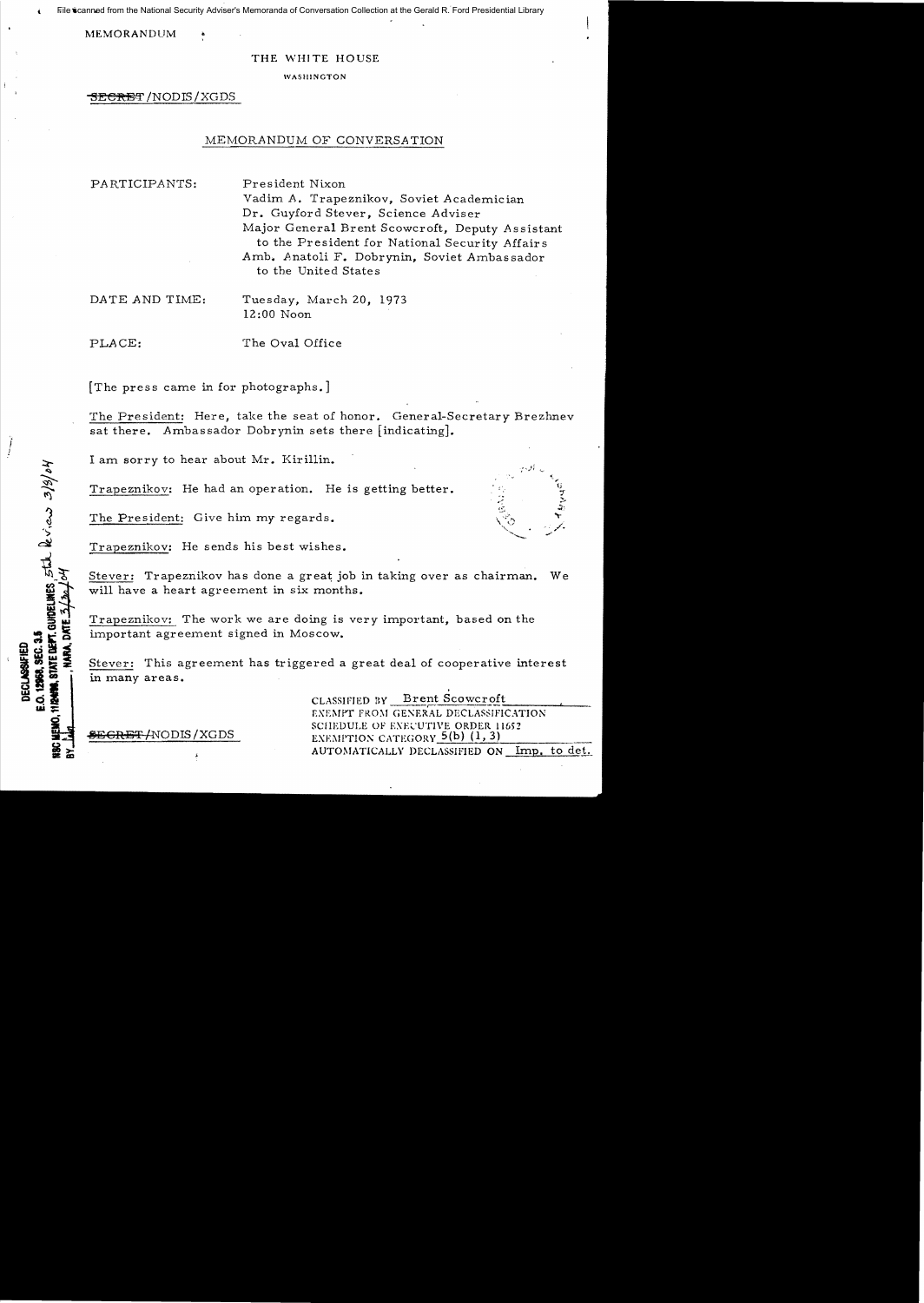### -SEGRET /NODIS / XGDS 2

## [At 12:12 the press left.]

Trapeznikov: There will be more and more topics of interest to both countries.

The President: While science is not as spectacular as SALT, both are important and greatly affect what we can do in the future.

Trapeznikov: Sometimes the question arises which country will profit more, but in reality both will benefit.

The President: Cooperation between the intellectuals of both sides will help the whole world.

For example, in the field of medicine, cancer, we are spending a lot of money and hope we will find answers. It doesn't matter who finds it first; it will benefit the whole world. So it is in all these scientific fields.

Trapeznikov: That is right, but much brain power is used for destruction. We must use our brains to bring better life for all people on earth.

We know you want to avoid pollution and we are interested too. *As* we develop industry, we pollute the environment. We review these questions with Dr. Stever. They are of immense importance.

A well known scientist said "We cannot expect love from nature after what we have done to it." So we have to work to save it, and it is a very important task for our two countries.

Our two countries must play the leading role because we are the most highly advanced. Therefore, we should make our joint work as effective and as practical as pos sible.

We are starting with basic sciences, but they eventually lead to practical results' and that is what we are after. Therefore our cooperation should be not just meetings but practical results of benefit to both.

There was much preparatory work for this meeting, after your visit to Moscow.

Now we are summing up our work and Dr. Stever and I are very pleased with the cooperation.

### • SEGRET/NODIS/XGDS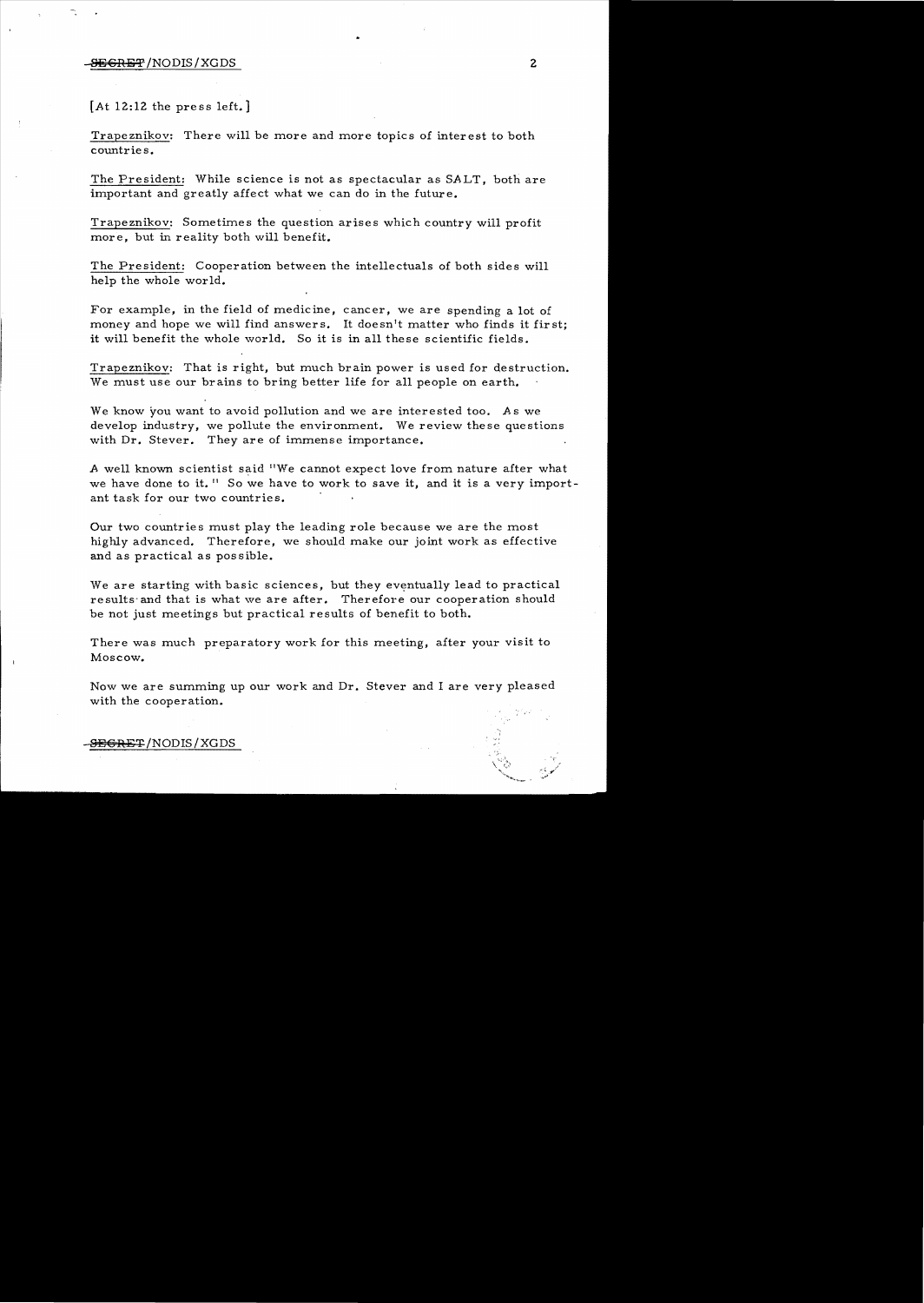#### $S$ ECRET-INODIS/XGDS 3

• k

We would like to firm up the individuals and organizations who will cooperate with each other.

I might ask, is Dr. Stever pleased?

Stever: Yes, very pleased. The best work is in the working groups where we are in close contact. The meeting has been very productive.

The Fresident: This kind of conversation probably could not have taken place a year ago. As Mr. Trapeznikov knows, there have been exchanges, but more atmospheric than substantive. Now after my meeting, we have moved from symbolism to the hard substance. General-Secretary Brezhnev and I share the same feeling. We want results. Not just get to know each other  $-$ - though that is good  $-$ - but to work for results. It doesn't matter who is fir st because we will share the results.

This hopefully is what the Moscow summit will be known for in fifty years -- that our two peoples went from getting to know each other to working together.

Dobrynin: On behalf of General-Secretary Brezhnev, I agree, but we will remember it for 100 years. I just came back, there is a feeling in our country going deeper and deeper. These two gentlemen symbolize our cooperation.

The President: I am glad you will see the West. Have you gone there yet?

Stever: They will go first to Los Angeles, then Salinas, and Chicago, etc.

The President: That is a good trip.

Stever: We are amazed at the number of industries who want to get on our schedule. We can't accommodate them all.

 $\lceil Mr. Trapeznikov and Dr. Steven departed at 12:33 p.m. Ambassador$ Dobrynin mentioned that a new version of the nuclear treaty was coming, along with ideas for the summit meeting agenda.

# **BGRET/NODIS/XGDS**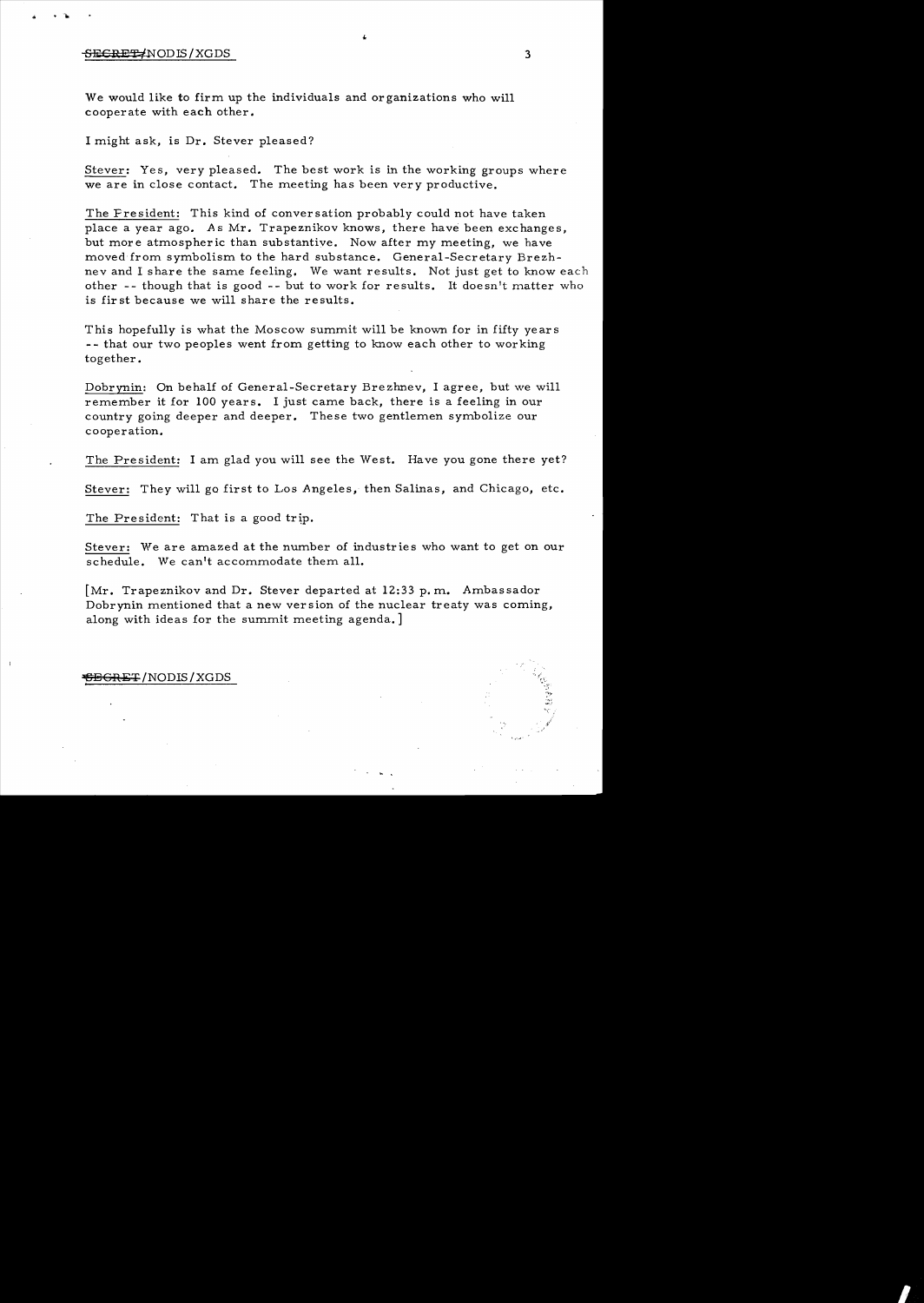Trapszwhen Mg 20 minute  $\frac{p}{2}$  sent  $\Delta$  lum Pres / academician Trapeyrikor Bug it the 12:00 Noor, June, 20 May 79 Dutch Song to have of Kinish He solered exercise cutty father  ${\mathcal T}$ Come lui un reports As sends last oritic Thus have gaset for in toting we as thaning We have we're agement in 6 amon Work we are dring is dany my trut, tound on Carystant represent depot in hoser I There are will be made + never toging of interest That commitive White serve is with opertuates as SALT, both all impatant & quate offert what we condo in a putiesse. Soustines goulerin avis which county will profit muce, but book will bampt. Conjemation between a middlestine of back side evite tope atopande are spondrin a lot of money & by avel fait et will breefit c whole coold. So it a in one Ours similifie fille. **DECLASSIFIED** E.O. 12958, SEC. 3.5 NSC MEMO, 11/24/98, STATE DEPT. GUIDELINES, State being er 3/8/04  $BY$   $tddq$  NARA, DATE  $2/30/64$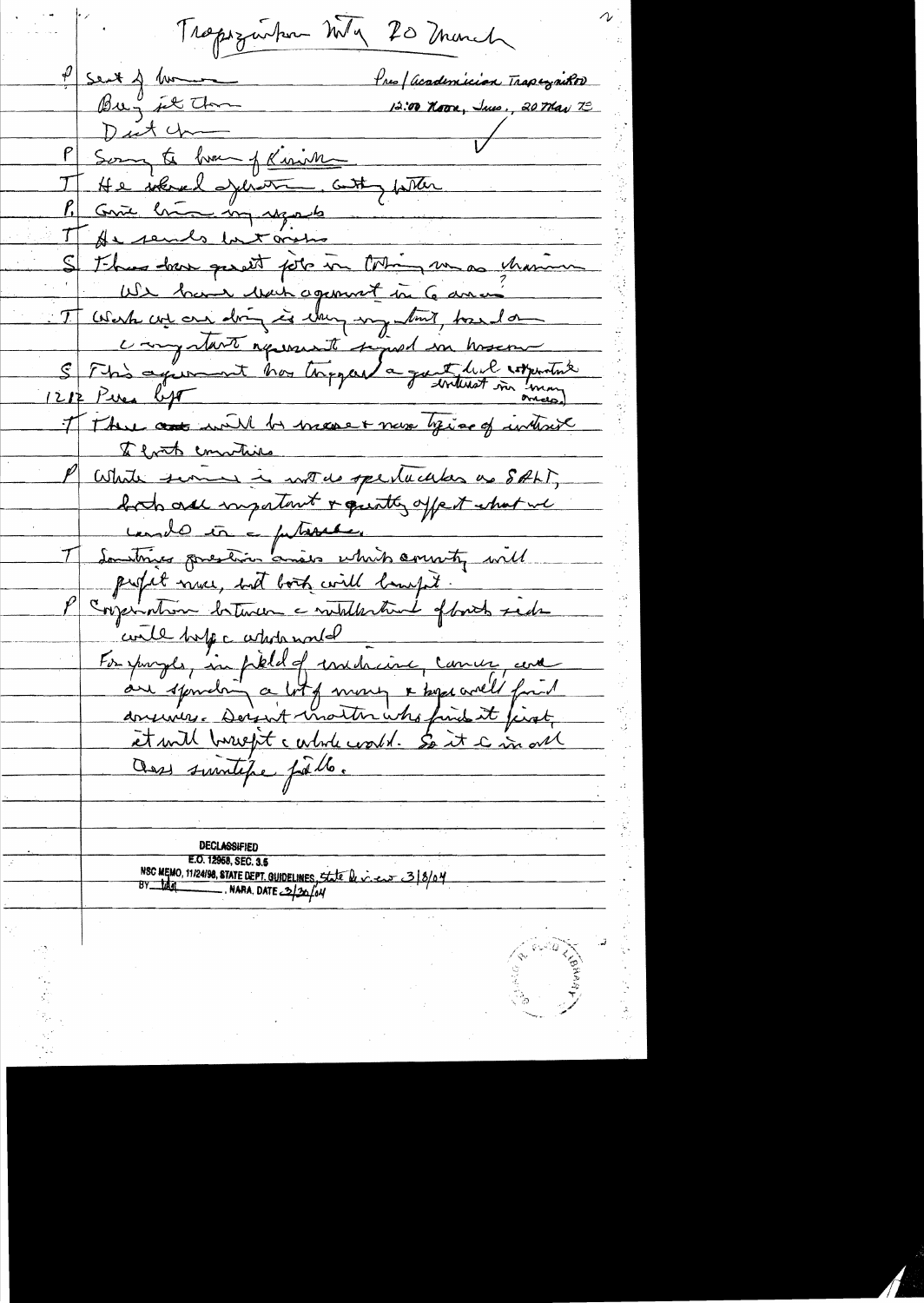train them west to the tour of the time of the west for distincton, We must use one browns to bring with life for all people on crists. Our brown excern at word to improvement publishing \* we are interested too. Is can client including poistin W/ De Store-They are of mumer mogortune. Wed hemme suntist soil "We cannot ingered have femou matured often what we have done for it. So eve have to work to some it titte my important task for our 2 unitario Oer 2 contrats houst plus leading will be cause <del>assiste un au Ingthe advanced... ina</del> standel mobemer jourt vorte co effectuer we are stuting w/ basic squires, but they eventwalk lead to particul usualto a that is uhdne de optime du compration strat la not furt integrated practical would brought to look huch prijocating work for this inty, after your wasn't know Komme un au survive en mons une le Sa Dare men phared w/ corperation and de sance S Yrs, un plumed. Best work is in conting proposed bien way production.